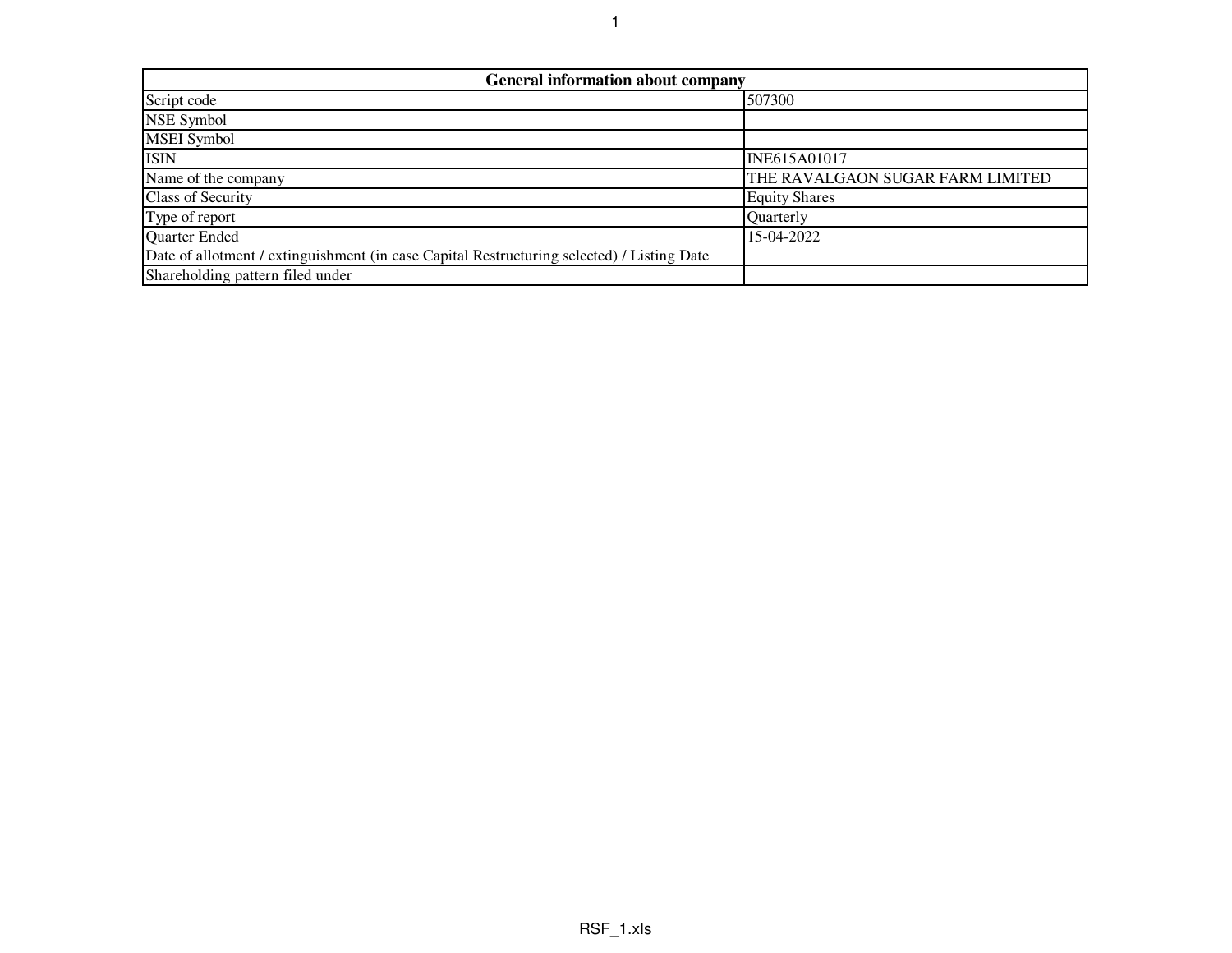| Sr. No. | Particular                                                                             | Yes/No     | <b>Promoter and Promoter Group</b> | <b>Public Shareholder</b> | <b>Non Promoter- Non Public</b> |
|---------|----------------------------------------------------------------------------------------|------------|------------------------------------|---------------------------|---------------------------------|
|         | Whether the Listed Entity has issued any partly paid up shares?                        |            | NG.                                | -INC                      |                                 |
|         | Whether the Listed Entity has issued any Convertible Securities?                       |            | NC                                 | NC                        |                                 |
|         | Whether the Listed Entity has issued any Warrants?                                     | ™U.        | <b>NO</b>                          | <b>NC</b>                 |                                 |
|         | Whether the Listed Entity has any shares against which depository receipts are issued? | <b>NO</b>  | <b>INO</b>                         | N                         |                                 |
|         | Whether the Listed Entity has any shares in locked-in?                                 |            | <b>INO</b>                         | N <sub>C</sub>            |                                 |
|         | Whether any shares held by promoters are pledge or otherwise encumbered?               | NU.        | NO <sub>1</sub>                    |                           |                                 |
|         | Whether company has equity shares with differential voting rights                      | INU.       | 'NG                                | INC.                      |                                 |
|         | Whether the listed entity has any significant beneficial owner?                        | <b>YES</b> |                                    |                           |                                 |
|         |                                                                                        |            |                                    |                           |                                 |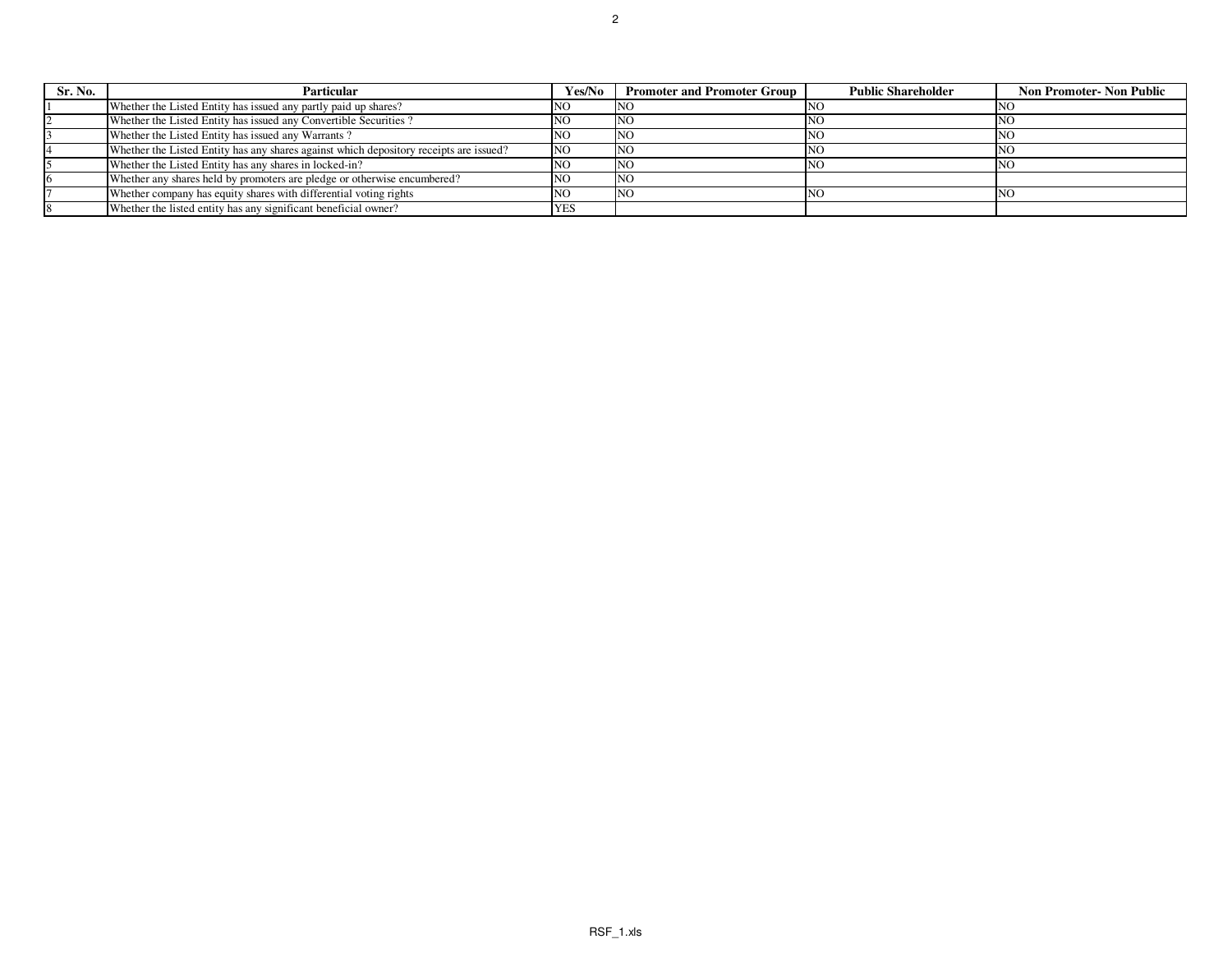|              | Table I - Summary Statement holding of specified securities |         |                                                          |             |            |                                   |                               |             |                                                          |       |                 |                   |                                 |         |                            |                             |                 |               |
|--------------|-------------------------------------------------------------|---------|----------------------------------------------------------|-------------|------------|-----------------------------------|-------------------------------|-------------|----------------------------------------------------------|-------|-----------------|-------------------|---------------------------------|---------|----------------------------|-----------------------------|-----------------|---------------|
|              |                                                             |         |                                                          |             |            |                                   |                               |             |                                                          |       |                 |                   |                                 |         |                            |                             |                 |               |
| Category     | <b>Category</b> of                                          |         | Nos. of No. of fully paid No. of Partly<br>No. of shares |             |            | Total nos. shares Shareholding as |                               |             | Number of Voting Rights held in each class of securities |       |                 | <b>Underlying</b> | No. of Shares Shareholding . as |         | Number of Locked in shares | Number of Shares pledged or |                 | Number of     |
| $\mathbf{I}$ | shareholder                                                 |         | shareholde up equity shares paid-up equity               |             | underlying | $\text{held}(\text{VII}) =$       | a % of total no.<br>of shares |             | No of Voting Rights                                      |       | Total as a % of |                   | a % assuming                    | No. (a) | As a % of total            | No. (a)                     | As a % of total | equity shares |
|              | $\mathbf{m}$                                                | $r_{S}$ | held                                                     | shares held | Depository | $(IV)+(V)+$                       |                               | Class eg: X | Class eg: y                                              | Total | $(A+B+C)$       | Outstanding       | full conversion                 |         | Shares held (b)            |                             | Shares held (b) | held in       |
|              |                                                             |         |                                                          |             |            |                                   |                               |             |                                                          |       |                 |                   |                                 |         |                            |                             |                 |               |
| (A)          | <b>Promoter &amp; Promoter</b>                              |         |                                                          |             |            |                                   |                               |             |                                                          |       |                 |                   |                                 |         |                            |                             |                 |               |
|              | Group                                                       |         | 36247                                                    |             |            | 36247                             | 53.30441176                   | 36247       |                                                          | 36247 | 53.30441176     |                   | 53.30441176                     |         |                            |                             |                 | 35747         |
| (B)          | Public                                                      | 3233    | 31753                                                    |             |            | 31753                             | 46.69558824                   | 31753       |                                                          | 31753 | 46.69558824     |                   | 46.69558824                     |         |                            |                             | 0.510294118     | 26948         |
| (C)          | Non Promoter - Non                                          |         |                                                          |             |            |                                   |                               |             |                                                          |       |                 |                   |                                 |         |                            |                             |                 |               |
|              | Public                                                      |         |                                                          |             |            |                                   |                               |             |                                                          |       |                 |                   |                                 |         |                            |                             |                 |               |
| (C1)         | <b>Shares underlying DRs</b>                                |         |                                                          |             |            |                                   |                               |             |                                                          |       |                 |                   |                                 |         |                            |                             |                 |               |
|              |                                                             |         |                                                          |             |            |                                   |                               |             |                                                          |       |                 |                   |                                 |         |                            |                             |                 |               |
| (C2)         | Shares held by                                              |         |                                                          |             |            |                                   |                               |             |                                                          |       |                 |                   |                                 |         |                            |                             |                 |               |
|              | <b>Employee Trusts</b>                                      |         |                                                          |             |            |                                   |                               |             |                                                          |       |                 |                   |                                 |         |                            |                             |                 |               |
|              | Total                                                       | 3239    | 68000                                                    |             |            | 68000                             |                               | 68000       |                                                          | 68000 |                 |                   |                                 |         |                            |                             | 0.510294118     | 62695         |

3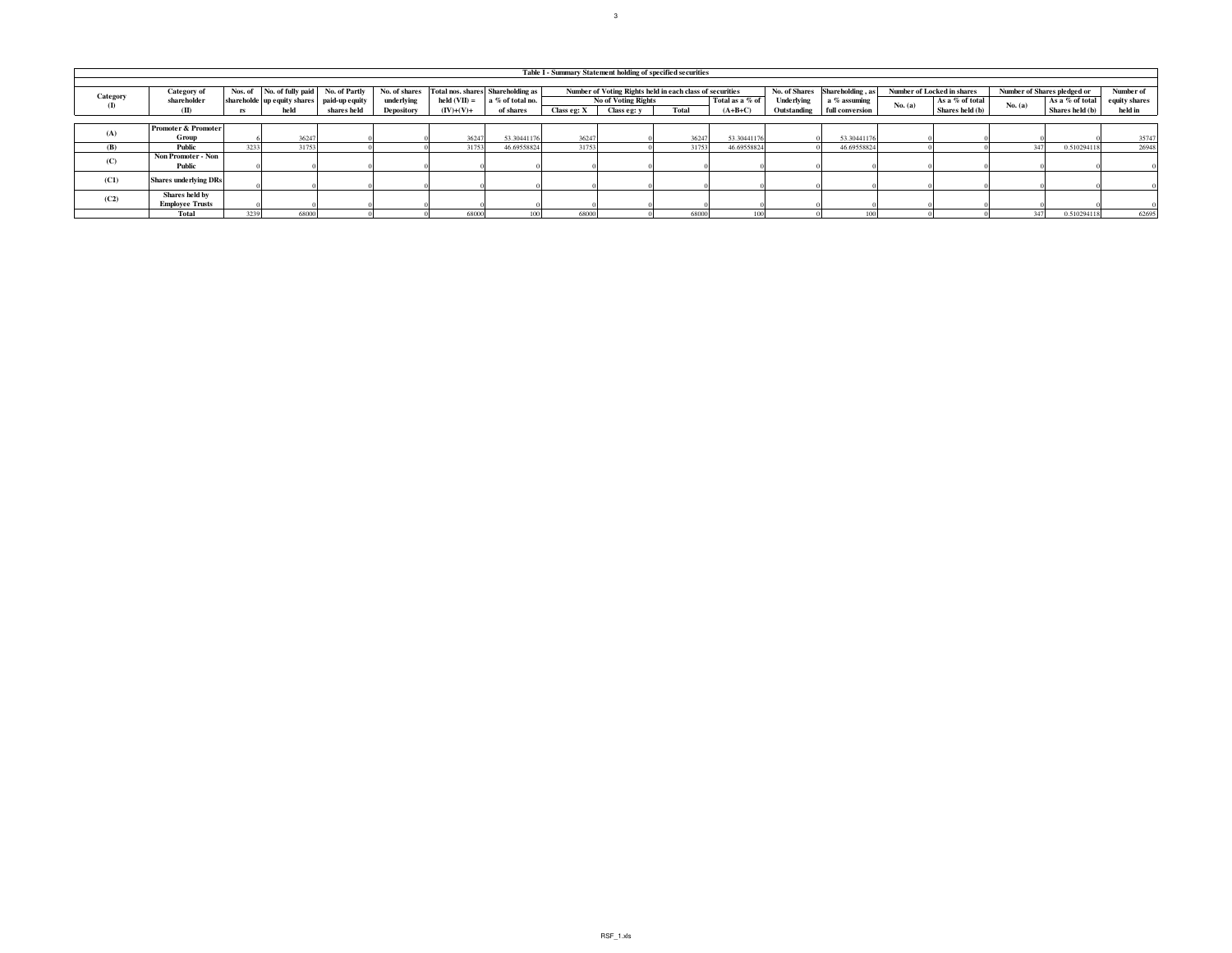| Table II - Statement showing shareholding pattern of the Promoter and Promoter Group |            |                       |                                        |          |                                 |                          |                                     |             |                     |                                                          |                              |                           |                         |                            |                                    |                             |                                    |                          |                          |
|--------------------------------------------------------------------------------------|------------|-----------------------|----------------------------------------|----------|---------------------------------|--------------------------|-------------------------------------|-------------|---------------------|----------------------------------------------------------|------------------------------|---------------------------|-------------------------|----------------------------|------------------------------------|-----------------------------|------------------------------------|--------------------------|--------------------------|
|                                                                                      | PAN        | Nos. of               | No. of funy paid Partly paid-up        |          | No. of snares                   | rotal nos.               | эпагеноющи                          |             |                     | Number of Voting Rights held in each class of securities |                              | <b>NO. 01 Shares</b>      | Snarenoiding            | Number of Locked in shares |                                    | Number of Shares pledged or |                                    | Number of                | <b>Promoter/Promoter</b> |
| Category & Name of the shareholders                                                  | (II)       | shareholders<br>(III) | up equity shares equity shares<br>held | held     | underlying<br><b>Depository</b> | shares held<br>$(VII) =$ | % calculated as<br>per SCRR, 1957   | Class eg: X | No of Voting Rights | Total                                                    | Total as a % of<br>$(A+B+C)$ | Underlying<br>Outstanding | as a %<br>assuming full | No. (a)                    | As a % of total<br>Shares held (b) | No. (a)                     | As a % of total<br>Shares held (b) | equity shares<br>held in | Group                    |
| Indian                                                                               |            |                       |                                        | $\alpha$ | <b>Deceipte</b>                 | $d$ Vha(Vha(VI)          | $A \circ \alpha$ $C$ , $\alpha$ $F$ |             | Class eg: y         |                                                          |                              | onvertible                | nversion of             |                            |                                    |                             |                                    | hoviloratomoh            |                          |
| Individuals / Hindu Undivided Family                                                 |            |                       |                                        |          |                                 |                          |                                     |             |                     |                                                          |                              |                           |                         |                            |                                    |                             |                                    |                          |                          |
| Harshavardhan B Doshi                                                                | AEMPD0192A |                       | 207                                    |          |                                 | 2070                     | 3.044117647                         | 2070        |                     | 2070                                                     | 3.044117647                  |                           | 3.044117647             |                            |                                    |                             |                                    |                          | 2070 Promoter            |
| LALAN AJAY KAPADIA                                                                   |            |                       | 365                                    |          |                                 | 365                      | 0.536764706                         | 365         |                     | 365                                                      | 0.536764706                  |                           | 0.536764706             |                            |                                    |                             |                                    |                          | Promoter                 |
| Nihal Doshi                                                                          | AEZPD1538B |                       | 291                                    |          |                                 | 291                      | 0.427941176                         | 291         |                     | 291                                                      | 0.427941176                  |                           | 0.427941176             |                            |                                    |                             |                                    |                          | 291 Promoter             |
| <b>LALAN AJAY KAPADIA</b>                                                            |            |                       | 135                                    |          |                                 |                          | 0.198529412                         | 135         |                     | 135                                                      | 019852941                    |                           | 0.198529412             |                            |                                    |                             |                                    |                          | 0 Promoter               |
| Central Government / State Government (s)                                            |            |                       |                                        |          |                                 |                          |                                     |             |                     |                                                          |                              |                           |                         |                            |                                    |                             |                                    |                          |                          |
| Financial Institutions / Banks                                                       |            |                       |                                        |          |                                 |                          |                                     |             |                     |                                                          |                              |                           |                         |                            |                                    |                             |                                    |                          |                          |
|                                                                                      |            |                       |                                        |          |                                 |                          |                                     |             |                     |                                                          |                              |                           |                         |                            |                                    |                             |                                    |                          |                          |
| Any other (specify)                                                                  |            |                       |                                        |          |                                 |                          |                                     |             |                     |                                                          |                              |                           |                         |                            |                                    |                             |                                    |                          |                          |
| anica Financial Services Pvt Ltd.                                                    | AAACL4645F |                       | 28366                                  |          |                                 | 28366                    | 41.71470588                         | 28366       |                     | 28366                                                    | 41.71470588                  |                           | 41.71470588             |                            |                                    |                             |                                    |                          | 28366 Promoter Group     |
| Carina Finvest Limited                                                               | AABCC0874E |                       | 5020                                   |          |                                 | 5020                     | 7.382352941                         | 5020        |                     | 5020                                                     | 7.382352941                  |                           | 7.382352941             |                            |                                    |                             |                                    |                          | 5020 Promoter Group      |
| Sub-Total $(A)(1)$                                                                   |            |                       | 3624                                   |          |                                 | 36247                    | 53.30441176                         | 36247       |                     | 36247                                                    | 53.3044117                   |                           | 53.30441176             |                            |                                    |                             |                                    | 35747                    |                          |
| Foreign                                                                              |            |                       |                                        |          |                                 |                          |                                     |             |                     |                                                          |                              |                           |                         |                            |                                    |                             |                                    |                          |                          |
| Individuals (Non-Resident Individuals/Foreign                                        |            |                       |                                        |          |                                 |                          |                                     |             |                     |                                                          |                              |                           |                         |                            |                                    |                             |                                    |                          |                          |
| Individuals)                                                                         |            |                       |                                        |          |                                 |                          |                                     |             |                     |                                                          |                              |                           |                         |                            |                                    |                             |                                    |                          |                          |
| Government                                                                           |            |                       |                                        |          |                                 |                          |                                     |             |                     |                                                          |                              |                           |                         |                            |                                    |                             |                                    |                          |                          |
| Institutions                                                                         |            |                       |                                        |          |                                 |                          |                                     |             |                     |                                                          |                              |                           |                         |                            |                                    |                             |                                    |                          |                          |
| Foreign Portfolio Investor                                                           |            |                       |                                        |          |                                 |                          |                                     |             |                     |                                                          |                              |                           |                         |                            |                                    |                             |                                    |                          |                          |
| Any other (specify)                                                                  |            |                       |                                        |          |                                 |                          |                                     |             |                     |                                                          |                              |                           |                         |                            |                                    |                             |                                    |                          |                          |
| Sub Total $(A)$ $(2)$                                                                |            |                       |                                        |          |                                 |                          |                                     |             |                     |                                                          |                              |                           |                         |                            |                                    |                             |                                    |                          |                          |
| <b>Total Shareholding of Promoter and Promoter</b>                                   |            |                       |                                        |          |                                 |                          |                                     |             |                     |                                                          |                              |                           |                         |                            |                                    |                             |                                    |                          |                          |
| Group $(A)=(A)(1)+(A)(2)$                                                            |            |                       | 3624                                   |          |                                 | 36247                    | 53.30441176                         | 36247       |                     | 36247                                                    | 53,30441176                  |                           | 53.30441176             |                            |                                    |                             |                                    | 35747                    |                          |